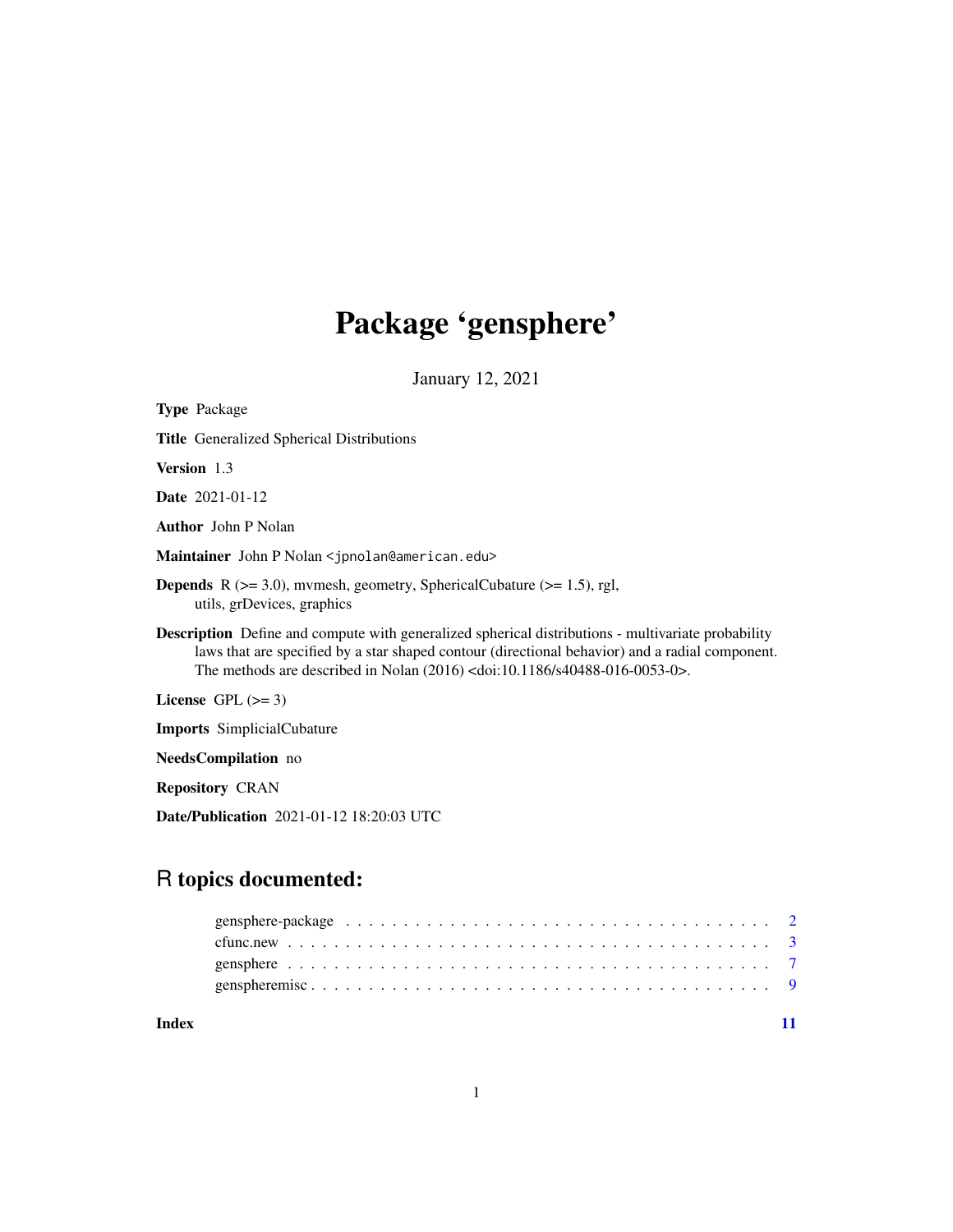# <span id="page-1-1"></span><span id="page-1-0"></span>Description

Define and compute with generalized spherical distributions - multivariate probability laws that are specified by a star shaped contour (directional behavior) and a radial component.

#### Details

This package implements some classes of generalized spherical distributions in dimensions 2, 3, and above. Functions cfunc.new, cfunc.add.term, cfunc.finish give a flexible way to define a range of shapes for the star-shaped contours. Then function gensphere defines a generalized spherical distribution using a contour function and a specification of the radial term. Function dgensphere is used to compute the multivariate density  $g(x)$  for X and function rgensphere is used to simulate a sample random vectors with the (approximate) distribution X.

A large class of distribution can be described as generalized spherical laws. In particular, all isotropic/radially symmetric distributions and all elliptically contoured distributions are generalized spherical laws. Such distributions can be represented as:  $X = RS$  where R is a positive random variable and  $S$  is a random vector distributed uniformly (with respect to surface area) on the contour, see Nolan (2015).

Throughout this package, points in d-dimensional space are represented as column vectors; this is different than what base  $R$  and packages **mymesh, geometry,** etc. use; but it is the same as package SphericalCubature, SimplicialCubature, and other packages.

This research was supported by an agreement with Cornell University, Operations Research & Information Engineering, under contract W911NF-12-1-0385 from the Army Research Development and Engineering Command.

Please let me know if you find any mistakes. I will try to fix bugs promptly. Constructive comments for improvements are welcome; actually implementing any suggestions will be dependent on time constraints.

Version 1.0 was released on 18 May 2016. Version 1.1 was released on 13 September 2017 and includes a new optional argument norm.const.method in the function cfunc.finish. Also changes were made to accomodate changes in package SphericalCubature.

Version 1.2 (never on CRAN, 10 January 2021) has a minor change to work with the update of package SphericalCubature to version 1.5, updated a reference, and the examples include if( interactive() ) around calls to plotting functions. Version 1.3 (12 January 2021) adds links to the DOI for the paper this work is based on, and provides a faster 3-d example.

#### Author(s)

John P Nolan

Maintainer: John P Nolan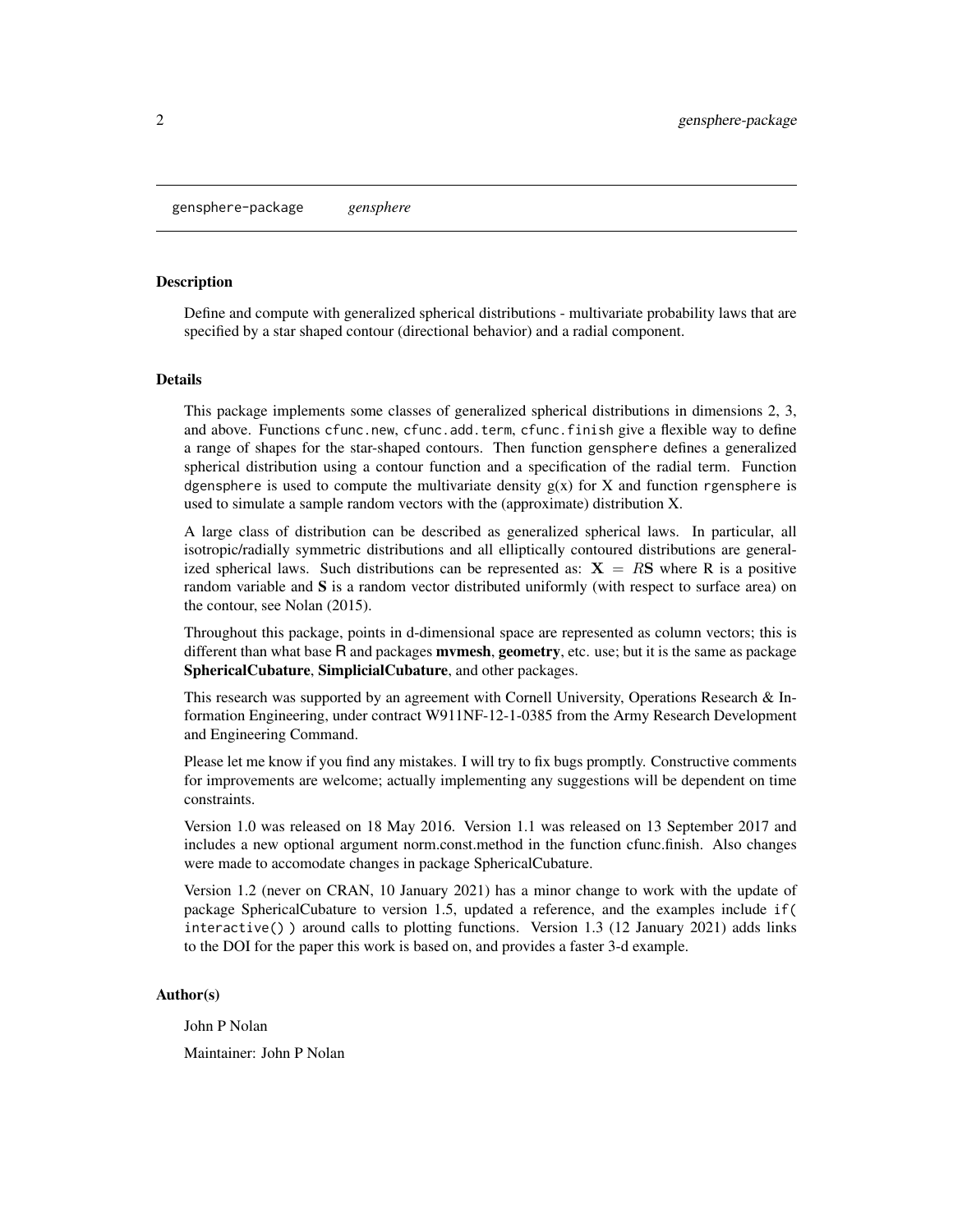#### <span id="page-2-0"></span>cfunc.new 3

#### References

B. C. Arnold, E. Castillo and J. M. Sarabia (2008), Multivariate distributions defined in terms of contours, J. Stat. Planning and Inference, 138, 4158 - 4171

C. Fernandez, J. Osiewalksi and M. F. J. Steel (1995), Modeling and Inference with v-Spherical Distributions, J. Amer. Stat. Assoc., 90, 1331-1340

J. P. Nolan (2016), An R package for modeling and simulating generalized spherical and related distributions, J. of Statistical Distributions and Applications, 3:14, online at doi: [10.1186/s40488-](https://doi.org/10.1186/s40488-016-0053-0) [01600530](https://doi.org/10.1186/s40488-016-0053-0)

# See Also

[cfunc.new](#page-2-1), [gensphere](#page-6-1)

<span id="page-2-1"></span>cfunc.new *Define and evaluate a contour function*

#### Description

The directional part of a generalized spherical distribution is defined by a contour function, cfunc for short. These functions are used to define a contour function and then evaluate it.

#### Usage

```
cfunc.new(d)
cfunc.add.term(cfunc, type, k)
cfunc.finish(cfunc, nsubdiv = 2, maxEvals=100000, norm.const.method="integrate",...)
cfunc.eval(cfunc, x)
```
#### Arguments

| d                 | dimension of the space                                                                                                                                                                                                                                                                                                                   |  |
|-------------------|------------------------------------------------------------------------------------------------------------------------------------------------------------------------------------------------------------------------------------------------------------------------------------------------------------------------------------------|--|
| cfunc             | an object of class "gensphere.contour"                                                                                                                                                                                                                                                                                                   |  |
| type              | string describing what type of term to add to the contour                                                                                                                                                                                                                                                                                |  |
| k                 | a vector of constants used to specify a term                                                                                                                                                                                                                                                                                             |  |
| X                 | a (d x n) matrix, with columns $x$ [,i] being points in $R^{\wedge}d$                                                                                                                                                                                                                                                                    |  |
| nsubdiv           | number of dyadic subdivisions of the sphere, controls the refinement of the tes-<br>sellation. Typical values are 2 or 3.                                                                                                                                                                                                                |  |
| maxEvals          | maximum number of evaluations of the integrand function, see details section<br>below                                                                                                                                                                                                                                                    |  |
| norm.const.method |                                                                                                                                                                                                                                                                                                                                          |  |
|                   | method used to compute the norming constant. Can be "integrate" (the default,<br>in which case the contour function is numerically integrated to get the norming<br>constant), or "simplex.area" (in which case no integration is done; the surface<br>area of the contour is approximated by the surface area of the tesselation). This |  |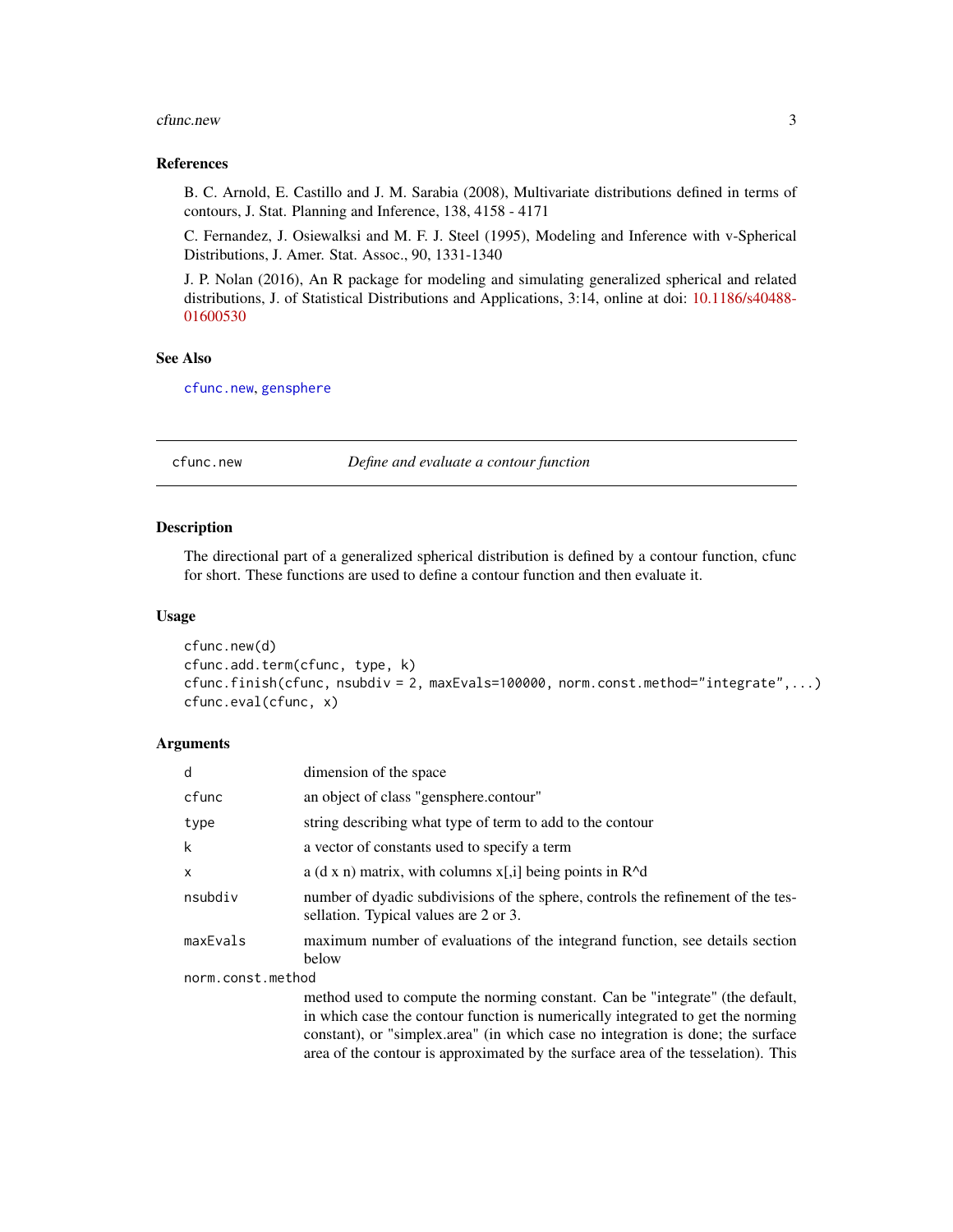later choice is for complex surface or higher dimensional surfaces where the numerical integration may fail or take a very long time. This allows simulation in cases where the numerical integration is not feasible.

... optional arguments to pass to integration routine, see details section below

# Details

A contour function describes the directional behavior of a generalized spherical distribution. In this package, a contour function is built by calling three functions: cfunc.new to start the definition of a d-dimensional contour, cfunc.add.term to add a new term to a contour (may be called more than once), and cfunc.finish to complete the defintion of a contour.

When adding a term, type is one of the literal strings "constant", "elliptical", "proj.normal", "lp.norm", "gen.lp.norm", or "cone". The vector k contains the constants necessary to specify the desired shape.  $k[1]$ =the first element of k is always a scale, it allows one to expand or contract a shape. The remaining elements of k depend on the value of 'type'.:

- "constant":  $k$  is a single number;  $k[1]$ =radius of the sphere
- "elliptical": k is a vector of length  $d^2+1$ ; k[1]=scale of ellipse, k[2:( $d^2+1$ )] specify the symmetric positive definite matrix B with is used to compute the elliptical contour
- "proj.normal": k is a vector of length  $d+2$ ; k[1]=scale of the bump, mu=k[2:( $(d+1)$ ] is the vector pointing in the direction where the normal bump is centered,  $k[d+2]=$ standard deviation of the isotropic normal bump
- "lp.norm": k is a vector of length 2;  $k[1]$ =scale and  $k[2]$ =p, the power used in the l\_p norm
- "gen.lp.norm": k is vector of length  $2+m^*d$  for some positive integer m; k[1]=scale, k[2]=p, the power used in the l-p norm,  $k[3:(2+m*d)]$  spcifies a matrix A that is used to compute  $|| A$  $x \parallel_p$
- "cone": k is a vector of length d+2,  $k[1] = scale$ ,  $mu=k[2:(d+1)] = the center of the cone$ , k[d+2]=base of the cone

Note that cfunc.finish does a lot of calculation, and may take a while, especially in dimension  $d > 2$ . The most time consuming part is numerically integrating over the contour, a  $(d-1)$  dimensional surface in d-dimensional space and in tesselating the contour in a way that focuses on the bulges in the contour from cones and normal bumps. The integration is required to calculate the norming constant needed to compute the density. This integration is performed by using function adaptIntegrateSphereTri in SphericalCubature and is numerically challenging. In dimension  $d > 3$  or if nsubdiv  $> 4$ , users may need to adjust the arguments maxEvals and ... The default value maxEvals=100000 workw in most 3 dim. problems, and it takes a few seconds to calculate. (For an idea of the size and time required, a d=4 dim. case used maxEvals=1e+7 and took around 5 minutes. A d=5 dim. case used maxEvals=1e+8, used 160167 simplices and took over 2 days.) Note that this calculation is only done once; calculating densities and simulating is still fast in higher dimensions. It may be useful to save a complicated/large contour object so that it can be reused across R sessions via save(cfunc) and load(cfunc).

Note: the first time cfunc.finish is called, a warning message about "no degenerate regions are returned" is printed by the package **geometry**. I do not know how to turn that off; so just ignore it.

cfunc.eval is used to evaluate a completed contour function.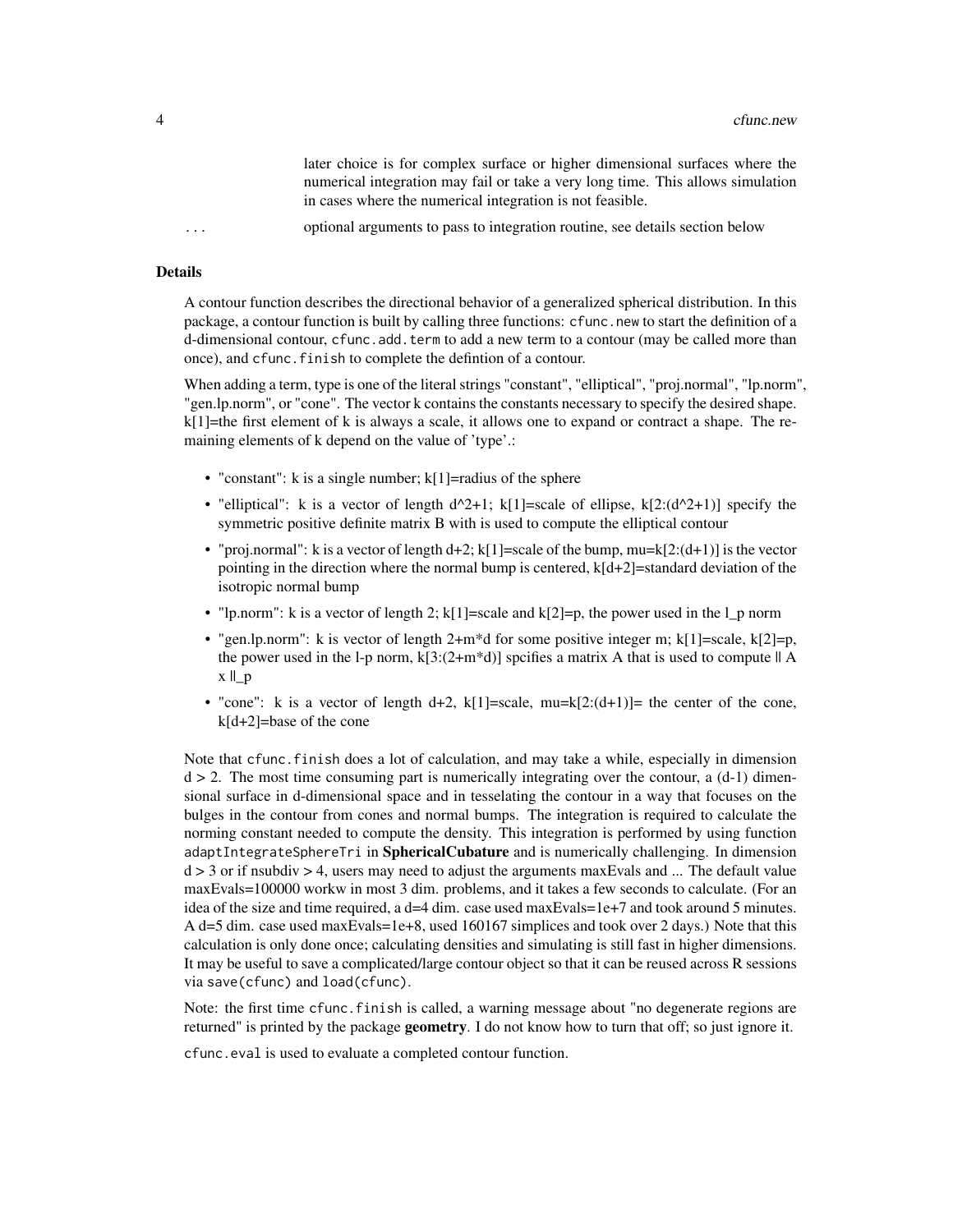#### cfunc.new 5

# Value

cfunc.new and cfunc.add.term return a list that is an incomplete definition of a contour function. cfunc.finish completes the definition and returns an S3 object of class "gensphere.contour" with fields:

| d                    | dimension                                                                                                                                                                                                                                                                   |  |
|----------------------|-----------------------------------------------------------------------------------------------------------------------------------------------------------------------------------------------------------------------------------------------------------------------------|--|
| m                    | number of terms in the contour function, i.e. the number of times cfunc.add.term<br>was called                                                                                                                                                                              |  |
| term                 | a vector length m of type list, with each list describing a term in the contour<br>function                                                                                                                                                                                 |  |
| norm.const           | norming constant                                                                                                                                                                                                                                                            |  |
| functionEvaluations  |                                                                                                                                                                                                                                                                             |  |
|                      | number of times the integrand (contour) function is evaluated by adapt IntegrateSphereTri<br>when computing norm.const                                                                                                                                                      |  |
| tessellation         | an object of type "mymesh" that gives a geometrical description of the contour.<br>It is used to plot the contour and to simulate from the contour                                                                                                                          |  |
| tessellation.weights |                                                                                                                                                                                                                                                                             |  |
|                      | weights used in simulation; surface area of the simplices in the tessellation                                                                                                                                                                                               |  |
| simplex.count        | vector of length 3 giving the number of simplices used at the end of three internal<br>stages of construction: after initial subdivision, after refining the sphere based<br>on cones and bumps, and final count have adaptive integration routine partitions<br>the sphere |  |
| norm.const.method    |                                                                                                                                                                                                                                                                             |  |
|                      | value of input argument norm.const.method                                                                                                                                                                                                                                   |  |
|                      |                                                                                                                                                                                                                                                                             |  |

cfunc.eval returns a vector of length n=nrow(x);  $y[i] = cfunc(x[i]) = value$  of the contour function at point x[,i].

The plots below show the three contours defined in the examples below.

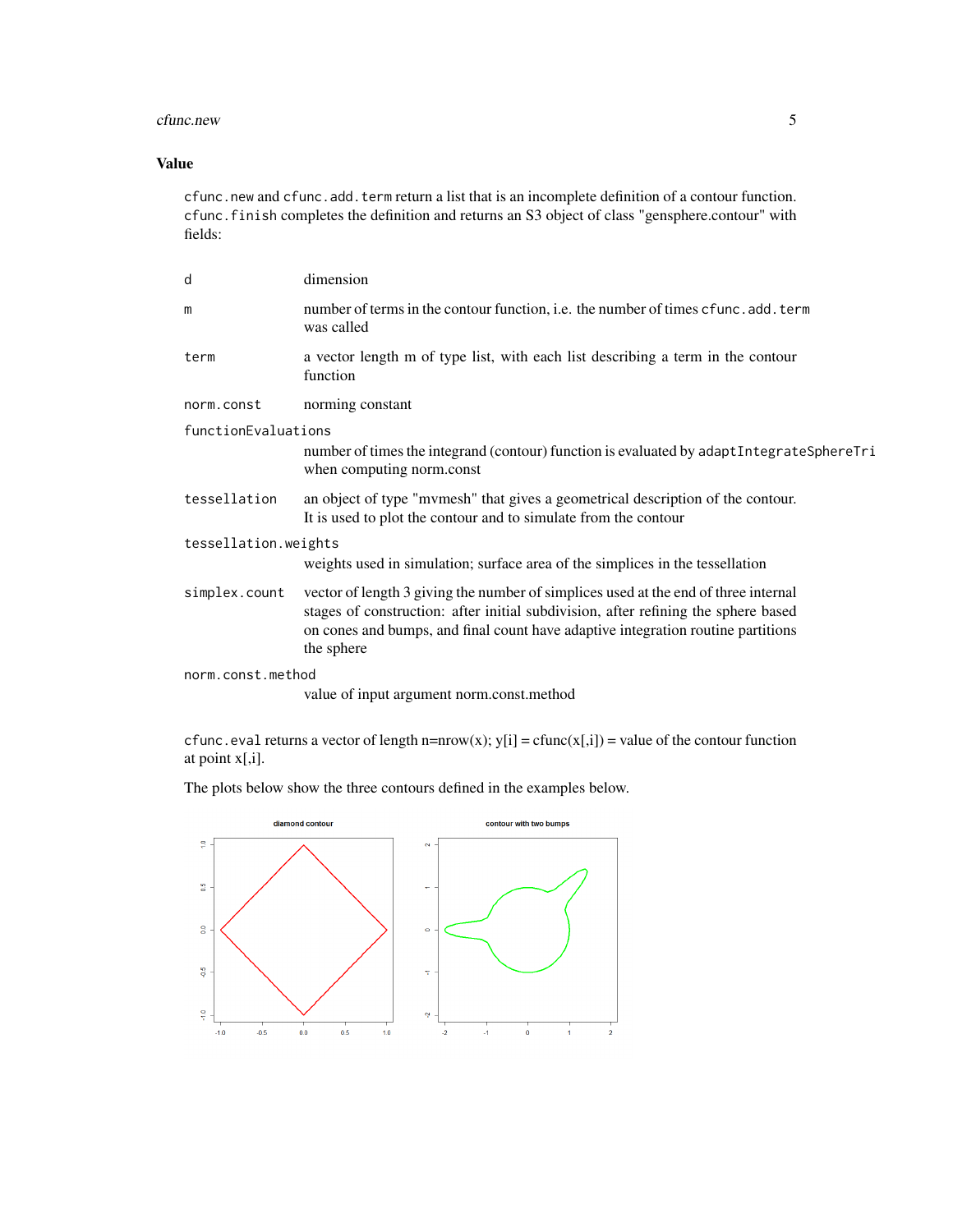# ball with bump with 576 simplices



#### Examples

```
# 2-dim diamond
cfunc1 <- cfunc.new(d=2)
cfunc1 <- cfunc.add.term( cfunc1,"lp.norm",k=c(1,1))
cfunc1 <- cfunc.finish( cfunc1 )
cfunc1
cfunc.eval( cfunc1, c(sqrt(2)/2, sqrt(2)/2) )
if( interactive()) { plot( cfunc1, col='red', lwd=3, main="diamond contour") }
# 2-dim blob
cfunc2 <- cfunc.new(d=2)
cfunc2 <- cfunc.add.term( cfunc2,"constant",k=1)
cfunc2 <- cfunc.add.term( cfunc2,"proj.normal",k=c( 1, sqrt(2)/2, sqrt(2)/2, 0.1) )
cfunc2 <- cfunc.add.term( cfunc2,"proj.normal",k=c( 1, -1,0, 0.1) )
cfunc2 <- cfunc.finish( cfunc2, nsubdiv=4 )
if(interactive()) {
  plot( cfunc2, col='green', lwd=3, main="contour with two bumps")
  # 3-dim ball with one spike
  cfunc3 <- cfunc.new( d=3 )
  cfunc3 <- cfunc.add.term( cfunc3, "elliptical",k=c( 1, 1,0,0, 0,1,0, 0,0,1 ) )
  cfunc3 <- cfunc.add.term( cfunc3, "proj.normal",k=c( 1, 1,0,0, .25 ) )
  cfunc3 <- cfunc.finish( cfunc3, nsubdiv=3 ) # takes ~20 seconds, get warnings
  plot( cfunc3, show.faces=TRUE, col='blue')
  nS <- dim(cfunc3$tessellation$S)[3]
  title3d( paste("ball with bump with",nS,"simplices"))
}
```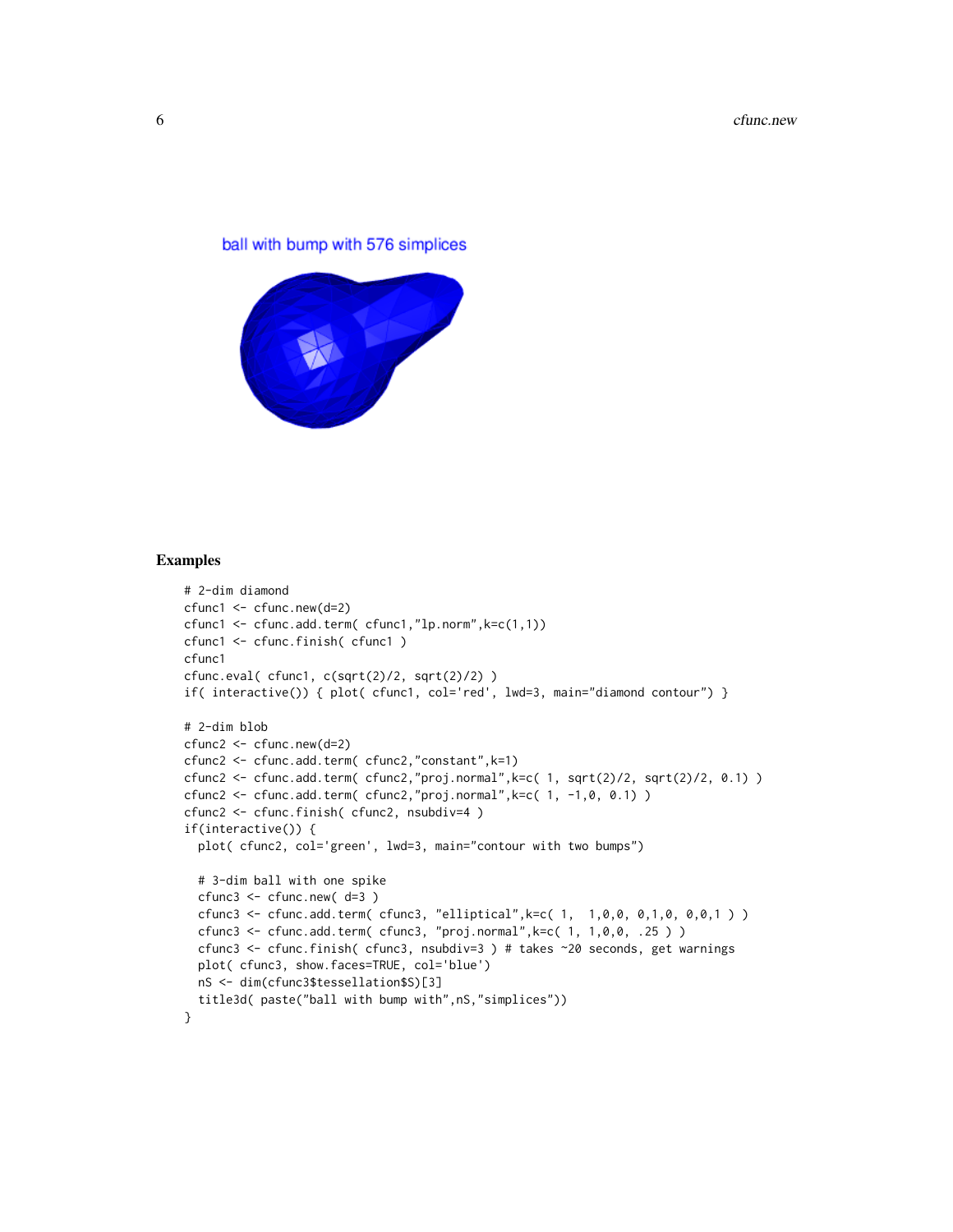<span id="page-6-1"></span><span id="page-6-0"></span>

#### Description

Define a generalized spherical distribution by specifying a contour function, a radial density function, a radial simulation function, and a value of the density at the origin. Once it is defined, compute density and simulate that distribution.

#### Usage

```
gensphere(cfunc, dradial, rradial, g0)
dgensphere(x, gs.dist)
rgensphere(n, gs.dist)
```
#### Arguments

| a function to evaluate the density for the radial component of distribution             |
|-----------------------------------------------------------------------------------------|
|                                                                                         |
|                                                                                         |
|                                                                                         |
| $(d \times n)$ matrix of point where the density is to be evaluated. Columns $x[i]$ are |
| a generalized spherical distribution, an object returned by function gensphere          |
|                                                                                         |
|                                                                                         |

## Details

A generalized spherical distribution is specified by calling function gensphere with the contour function (defined via function cfunc.new, cfunc.add.term and cfunc.finish), a function to compute the density of the radial term R, a runction to simulate from the radial term R, and  $g(0)$ =the value of the density at the origin. See the general representation of generalized spherical laws in [gensphere-package.](#page-1-1)

If the distribution is d dimensional and the radial term is a gamma distribution with shape=shape and scale=1,g(0)=0 if d < shape, g(0)=cfunc\$norm.const if d=shape,  $g(0) = \infty$  if d > shape. In general,  $g(0) = \lim_{r \to 0^+} r^{1-d} dradial(r)$ .

# Value

gensphere returns an S3 object of class "gensphere.distribution" with components:

| cfunc   | a contour function defined with cfunc.new, etc.                     |
|---------|---------------------------------------------------------------------|
| dradial | a function that evaluates the desnity of the radial component       |
| rradial | a function that simulates values of the radial component            |
| g0      | $g(0)$ , the value of the multivariate density $g(x)$ at the origin |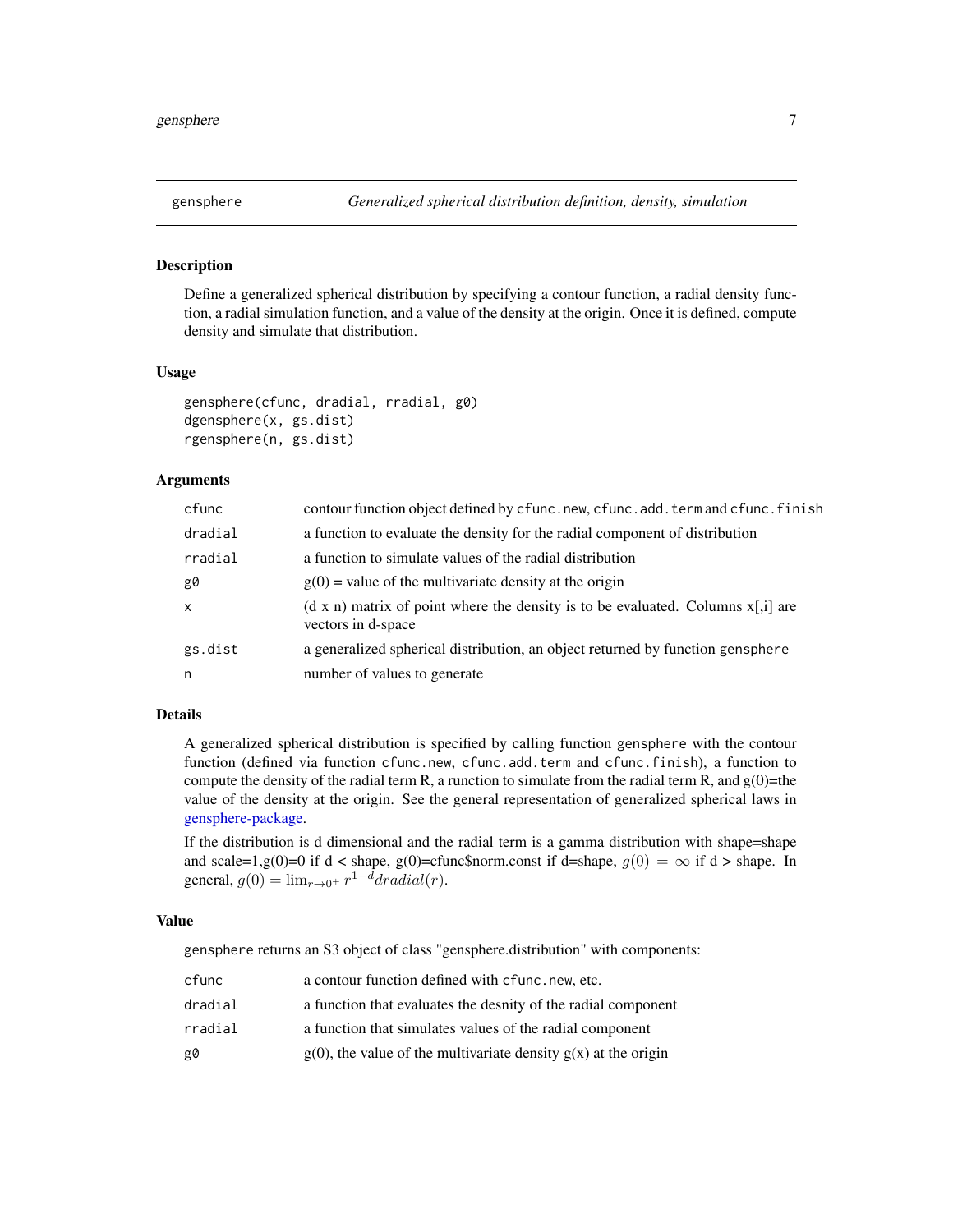<span id="page-7-0"></span>dgensphere returns a numeric vector y that contains the value of the density of **X**: y[i]=g(x[,i]),  $i=1,...,n$ . Note that  $g(x)$  is the density of the vector **X**, whereas dradial is the denis of the univariate radial term R.

rgensphere returns a (d x n) matrix of simulated values of  $X$ . Note that these values are an approximation to the distribution of X because the contour is approximated to a limited accuracy in cfund.finish.

Here are plots of the density surface and simulated points generated by the examples below.



# See Also

[gensphere-package](#page-1-1), [cfunc.new](#page-2-1)

# Examples

```
# define a diamond shaped contour
cfunc1 <- cfunc.new(d=2)
cfunc1 <- cfunc.add.term( cfunc1,"gen.lp.norm",k=c(1,1,2,0,0,1))
cfunc1 <- cfunc.finish( cfunc1 )
cfunc1
# define a generalized spherical distribution
rradial <- function( n ) { rgamma( n, shape=2 ) }
dradial \leq function( x ) { dgamma( x, shape=2 ) }
dist1 <- gensphere( cfunc1, dradial, rradial, g0=cfunc1$norm.const)
dist1
# calculate density at a few points
dgensphere( x=matrix( c(0,0, 0,1, 0,2), nrow=2, ncol=3), dist1 )
# simulate values from the distribution
x <- rgensphere( 10000, dist1 )
# calculate and plot density surface on a grid
xy.getid \leq seq(-3,3,.1)if( interactive() ) {
```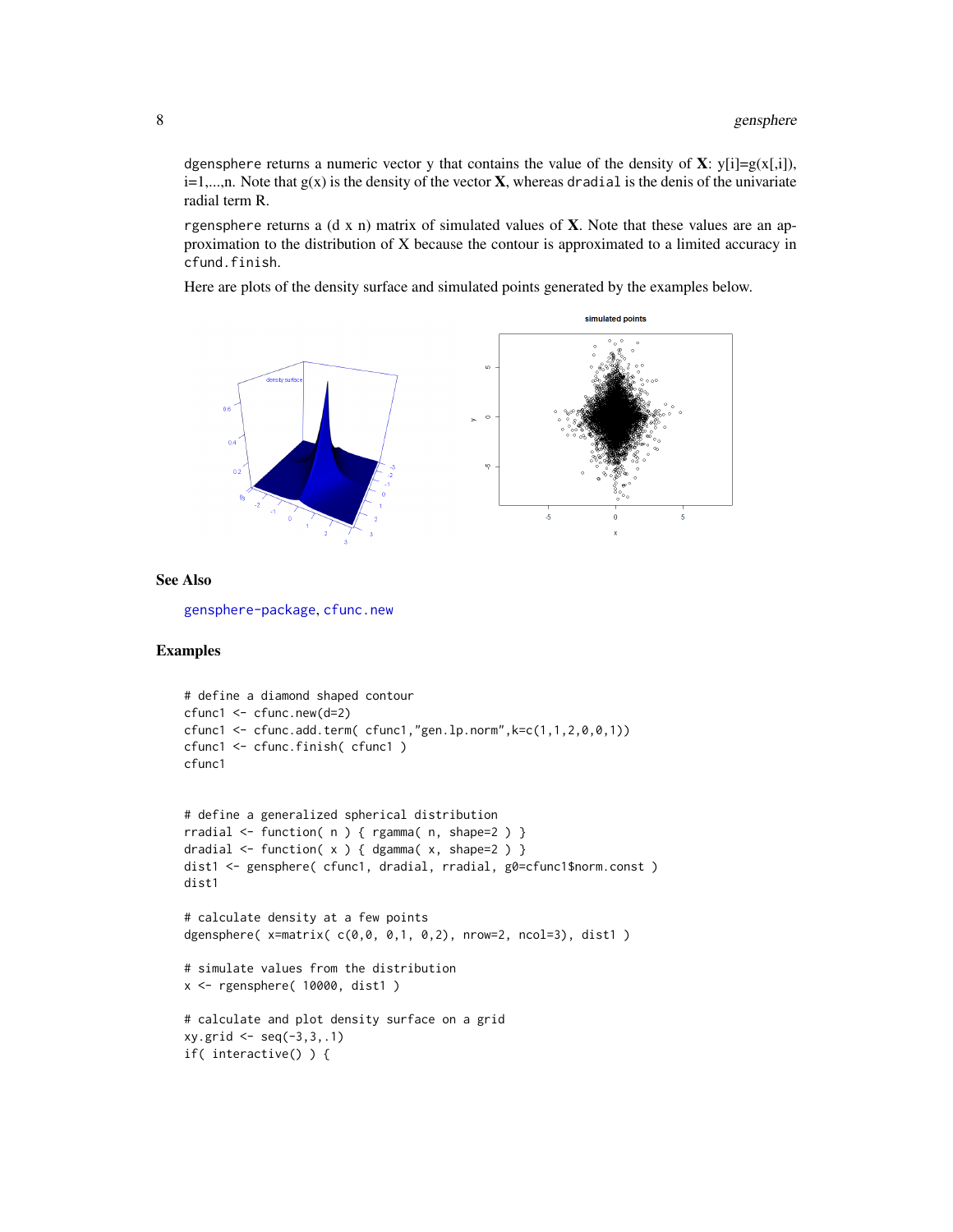```
z <- gs.pdf2d.plot( dist1, xy.grid )
 title3d("density surface")
 plot(t(x),xlab="x",ylab="y",main="simulated points")
}
```
genspheremisc *Miscellaneous functions used in working with generalized spherical laws*

# Description

Miscellaneous internal functions for the gensphere package.

## Usage

```
gs.cone(x, mu, theta0)
gs.elliptical(x, B)
gs.gen.lp.norm(x, p, A)
gs.lp.norm(x,p)
gs.proj.normal(x, mu, sigma)
gs.vfunc.eval(cfunc, x)
gs.pdf2d.plot(gs.dist, xy.grid = seq(-10, 10, 0.1) )
RefineSphericalTessellation(V1, V2)
NearbyPointsOnSphere(x, epsilon)
RotateInNDimensions(x, y)
## S3 method for class 'gensphere.contour'
print(x, \ldots)## S3 method for class 'gensphere.distribution'
print(x, \ldots)## S3 method for class 'gensphere.contour'
plot(x,multiplier=1,...)
```
### Arguments

| x, y    | vectors representing points in d-dimensional space                               |
|---------|----------------------------------------------------------------------------------|
| mu      | direction of the mode for a cone/normal bump                                     |
| theta0  | angle between peak of the cone and the base of the cone                          |
| B       | (d x d) positive definite shape matrix                                           |
| A       | matrix used to compute $   A x   _p$                                             |
| p       | power of the $l$ <sup><math>\land</math></sup> p norm; p=2 is Euclidean distance |
| gs.dist | object of class "gensphere.distribution" defined by gensphere                    |
| xy.grid | a matrix of $(x,y)$ values in 2-dimensions                                       |
| cfunc   | an object of class "gensphere.contour" defined by cfunc.new, etc.                |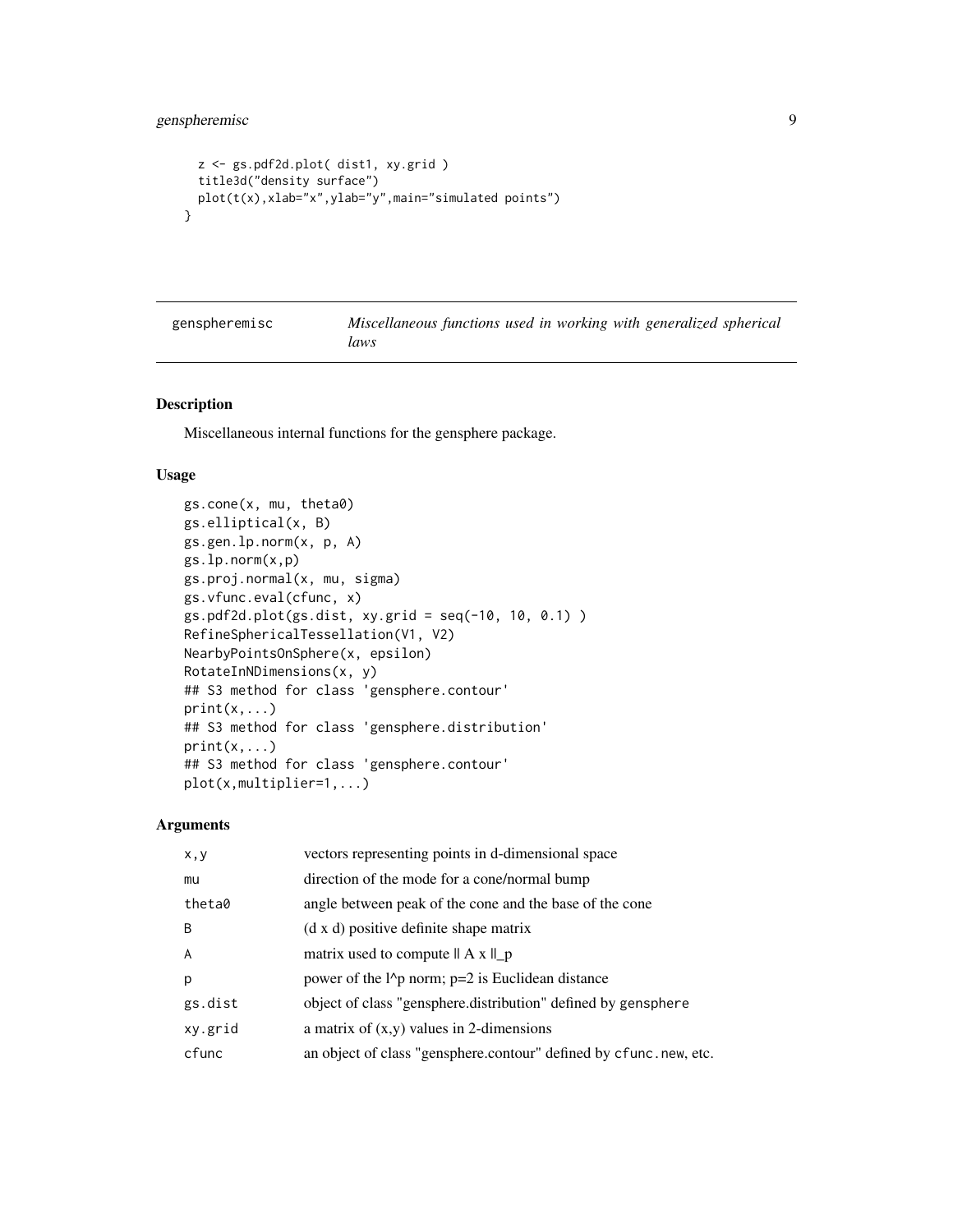| $\cdots$   | optional arguments to the 2-dimensional plot, e.g. col='red', etc.                       |
|------------|------------------------------------------------------------------------------------------|
| sigma      | scale parameter for a normal bump                                                        |
| epsilon    | vector of positive numbers where there are points added around a particular<br>direction |
| V1.V2      | matrices of vertices which are joined together to get a refinement of the grid           |
| multiplier | a positive number used to scale the contour                                              |

# Details

These are undocumented functions that are used internally. The functions gs.cone, gs.elliptical, gs.gen.lp.norm, gs.lp.norm, gs.proj.normal, gs.vfunc.eval are used in evalutating a contour function. RefineSphericalTessellation, NearbyPointsOnSphere are used in defining the tessellation of the contour that identifies bumps and cones. gs.pdf2d.plot and the plot/print methods are initial attempts at plotting and printing a summary of objects.

These functions may change or disappear in the future.